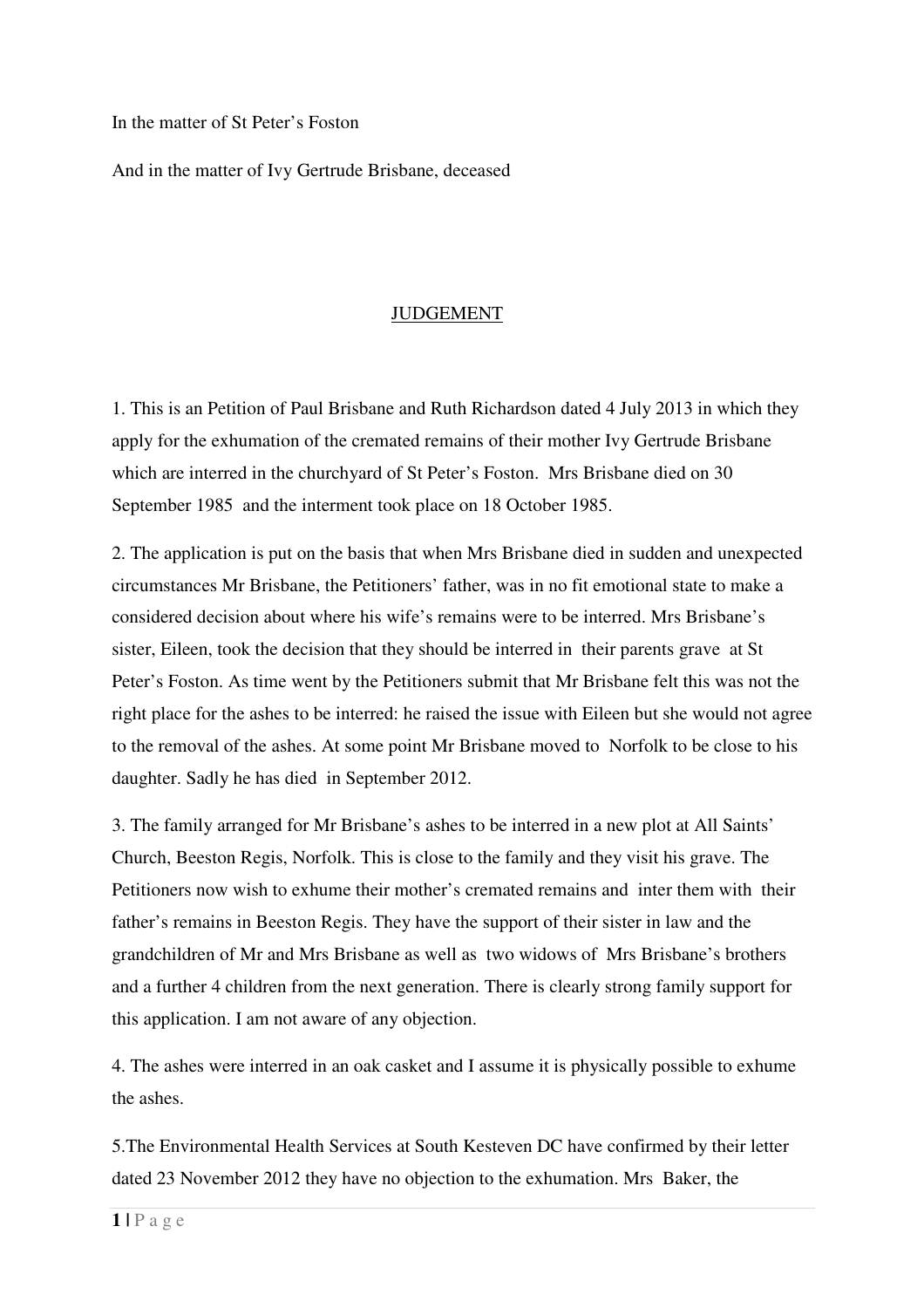churchwarden at Beeston Regis is content for the exhumed cremated remains to be interred with Mr Brisbane's remains. I assume that this reflects the views of the PCC. Canon Littlewood the acting rural dean sets out his views and those of the St Peter's PCC in his letter dated 9 January 2013. He does not object to the proposed exhumation on pastoral grounds albeit expressing this view with some hesitation because of a reluctance to disturb buried remains.

#### Principles.

- 6.The principles by which an exhumation from consecrated ground is permitted are well known and set out in the case of In Re Blagdon Cemetery 2002 Fam p299.
- 7. The presumption is that burial of human remains in consecrated ground is permanent. This presumption arises from the Christian theology of burial which was set out at para 23 of the judgement in Blagdon in the quotation from The Bishop of Stafford's paper on the 'Theology of Burial'.

" The funeral itself articulates very clearly that its purpose is to remember before God the departed; to give thanks for their life; to commend them to God the merciful redeemer and judge; to commit their body to burial/cremation and finally to comfort one another."

He went on to explain:

" The permanent burial of the physical body/ the burial of the cremated remains should be seen as a symbol of our entrusting the person to God for resurrection. We are commending the person to God, saying farewell to them (for their ' journey'), entrusting them in peace for their ultimate destination, with us, to the heavenly Jerusalem. The commending, entrusting, resting in peace does not sit easily with 'portable remains' which suggests the opposite: reclaiming, possession, and restlessness; a holding onto the 'symbol' of human life rather than a giving back to God"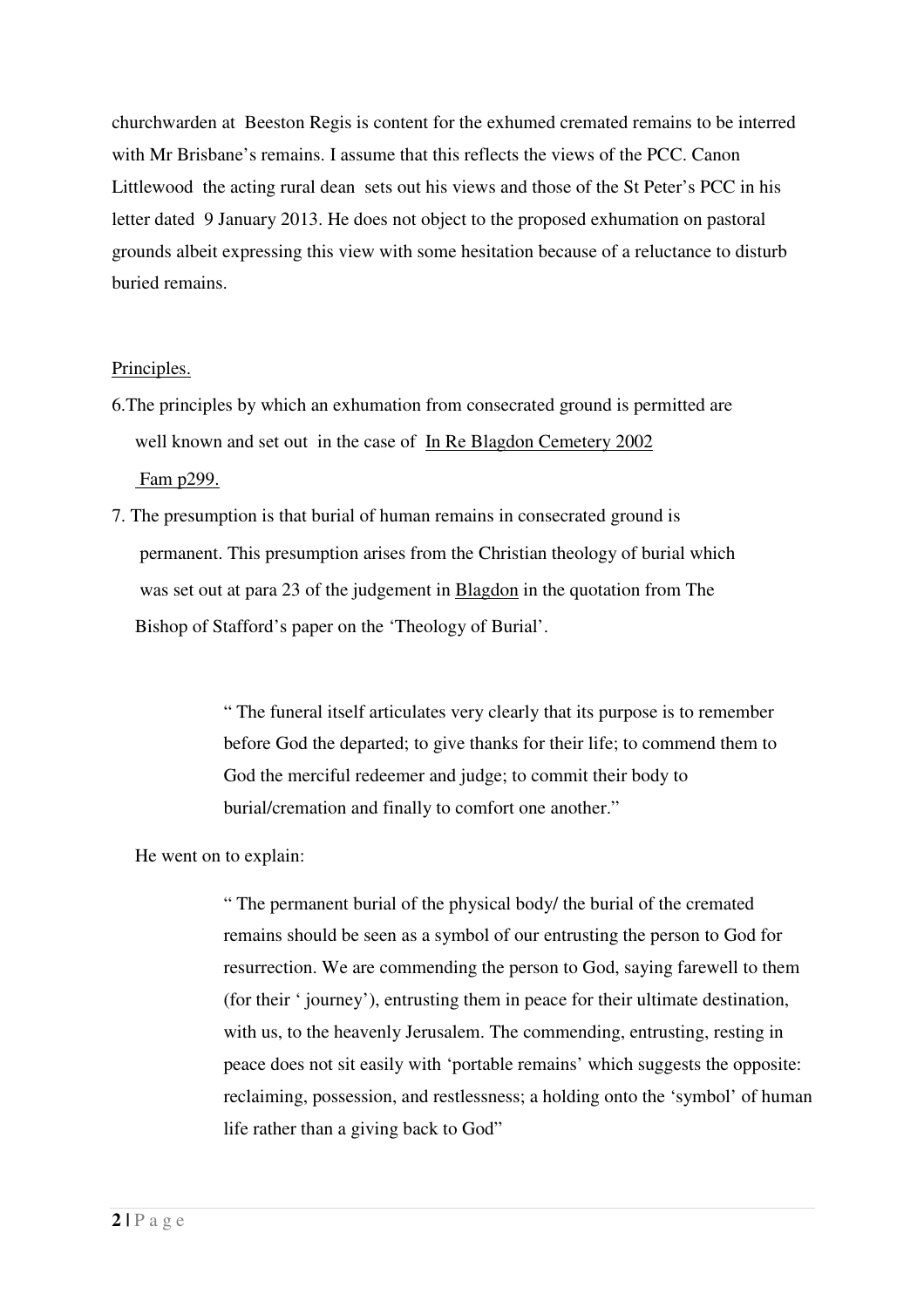8. The principle of permanence can only be departed from if there are special circumstances which justify an exception to the principle that Mrs Brisbane was laid to rest in 1985 and her remains should not now be disturbed. What are those 'special circumstances?'

9. The Court of the Arches in Blagdon identified various factors which may support a submission that special circumstances have arisen which permit the remains to be exhumed. These factors are:

9.1 **medical reasons**: the Court made it clear that the only medical reasons which could assist a petitioner in these circumstances would be those which showed quite clearly that a serious psychiatric or psychological problem had arisen caused by the location of the grave to whom the petitioner had a special attachment. Mere decline in health and mobility due to advancing years could not be a reason which would displace the presumption of permanence.

## **Comment:**

9.1.1 There is no suggestion here of the necessary serious psychiatric illness in the Petitoners linked to the location of the grave. The application is not made on those grounds.

9.2 **lapse of time:** the Court held that the passage of a substantial period of time before an application for exhumation was made could not be determinative of the application in itself. However, it would be a factor in assessing the genuineness of the Petitioners case.

# **Comment:**

9.2.1 In this case almost 28 years have elapsed since Mrs Brisbane's remains were interred. During those years no application was made by Mr Brisbane although I am told (and I accept) that as time went by he became distressed with the decision made by Eileen and approached her about moving the remains to Norfolk where he lived : she would not agree to this. I note that the Petitioners had approached Mr Brisbane on 'numerous occasions' about making this application but he did not do so.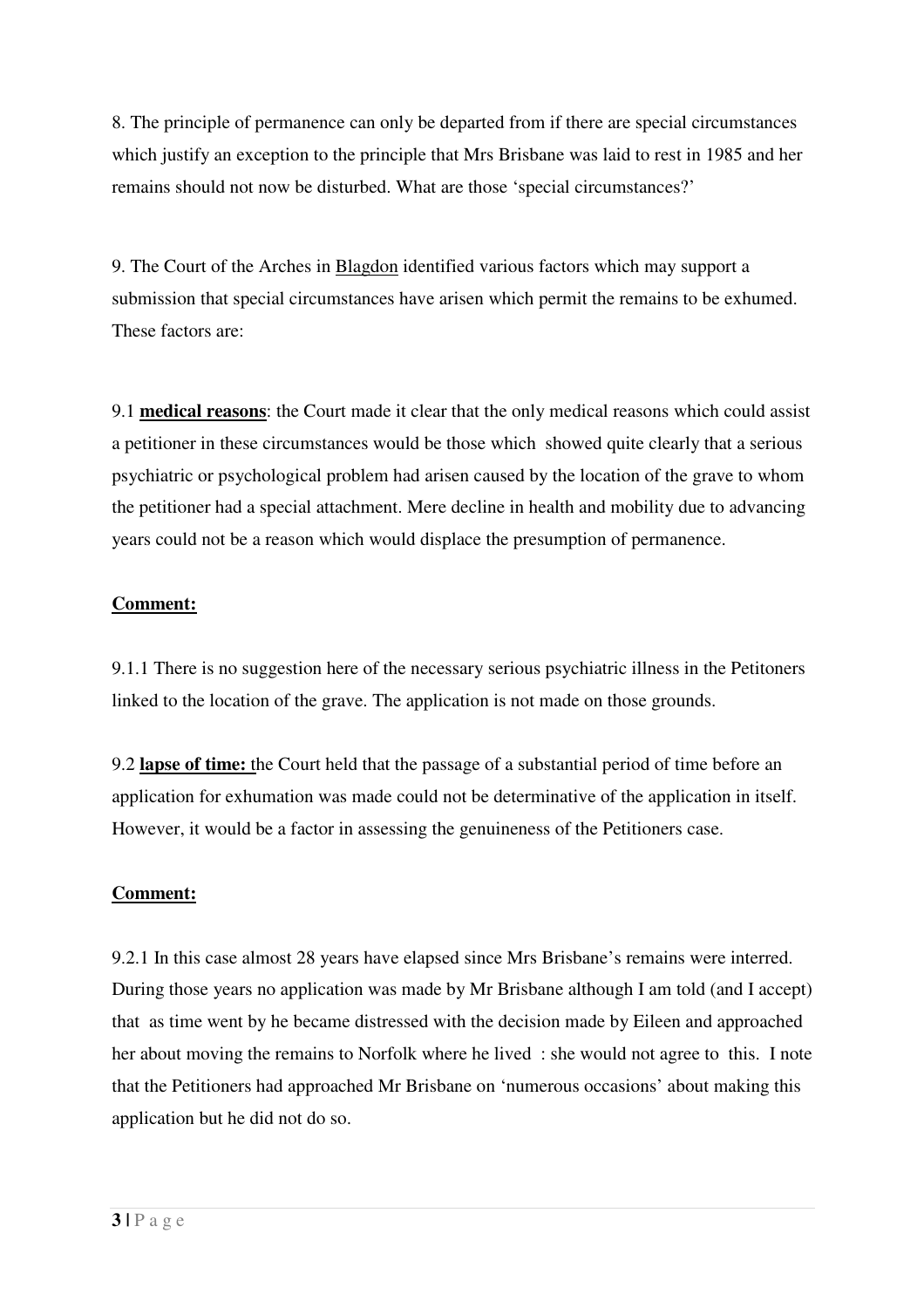9.2.2 have no doubt that the Petitioners are genuinely seeking to do the best by their late parents as they see it. However, the fact that so long has passed without an application, and that none was made by Mr Brisbane during his lifetime, weakens the strength of this application. This is not an application brought by a living partner of the deceased who seeks exhumation on pastoral grounds, a mistake having been made which causes distress. I note that the Petitioners did not arrange for Mr Brisbane's remains to be interred with Mrs Brisbane's remains in Foston in 2012 so they could be united there. It would seem that the key issue for the Petitioners is that they wish to act on their father's wishes expressed whilst he was alive, and the convenience to them in visiting the grave: Foston is further away than Beeston Regis.

9.3 **mistake:** where there has been a simple error in administration, such as burial in the wrong grave, the Court held that faculties for exhumations could readily be granted.

#### **Comment:**

9.3.1 No mistake has been made in this case: Mrs Brisbane's remains were interred in Foston through a decision made by others when Mr Brisbane was emotionally upset, and which Mr Brisbane later came to regret.

9.4 **precedent:** the Court held that consideration of the effect of precedent by the grant of the application is properly made because of the desirability of securing equality of treatment, so far as circumstances permit between petitioners.

## **Comment:**

9.4.1 This is an important issue to weigh. Are the circumstances presented by this Petition sufficient to displace the presumption of permanence which is applied to all other interments?

9.5 **family grave:** The Court held that the use of family graves are to be encouraged because they both express family unity and they are environmentally friendly in demonstrating an economical use of the land for burials.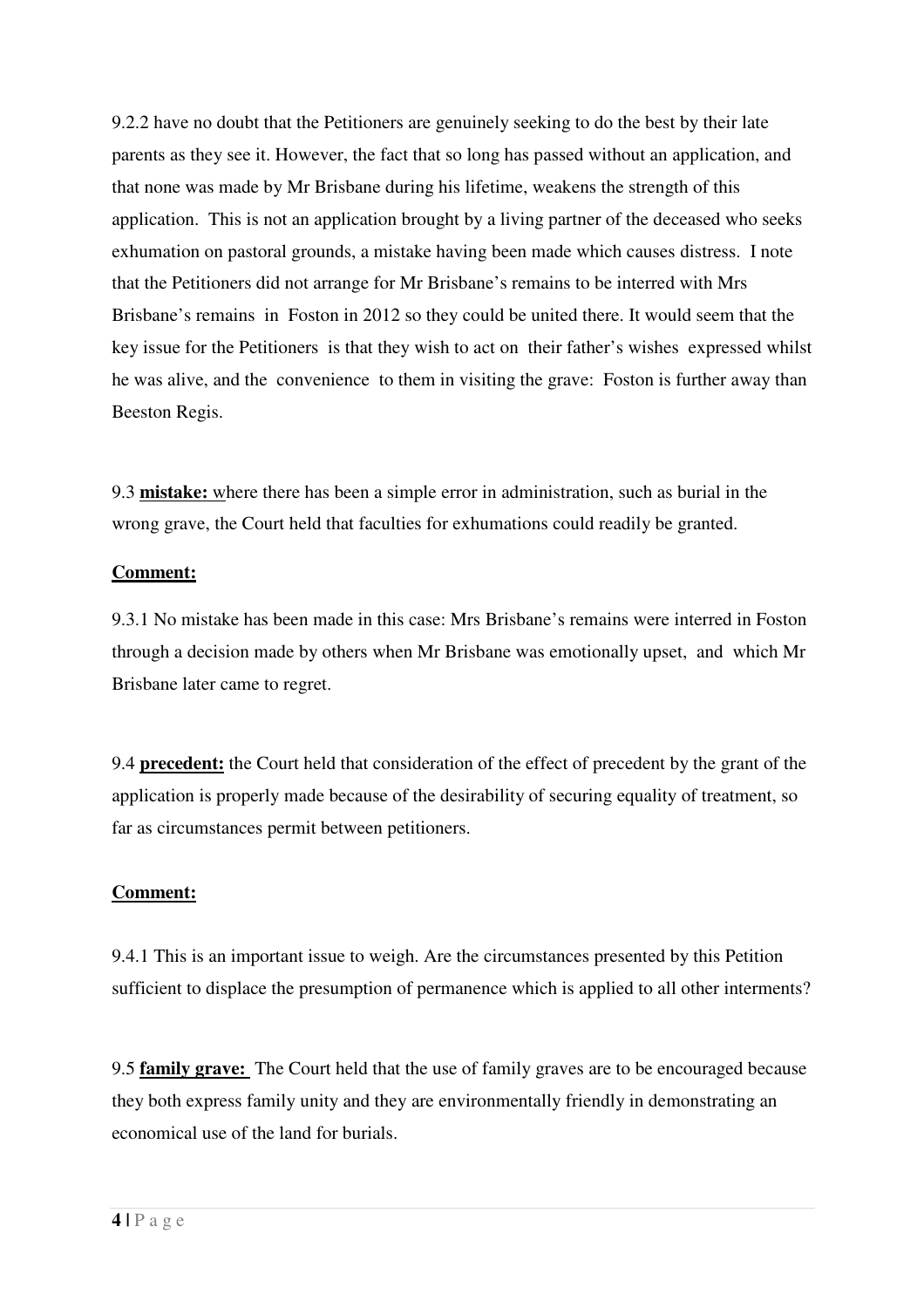## **Comment:**

9.5.1 In this case it is proposed to exhume Mrs Brisbane's remains and inter them with Mr Brisbane. However Mrs Brisbane's remains are already interred with her parents in a family grave. So the effect of this exhumation would be to move the ashes from one family grave to another and not lead to any saving of space.

#### Assessment

10. I accept that this application is made in good faith by the Petitioners who are seeking to do the right thing as they see it by the wishes expressed to them by their father during his life time, as well as facilitating their visits to their parents' graves.

11. Notwithstanding this, I regret that I am unable to permit this exhumation. My reasons are as follows:

(i) almost 27 years have elapsed since the interment. During this time no application was made by Mr Brisbane notwithstanding requests by his family that he should do so.

(ii) any distress that Mr Brisbane had during his life time about the location of his late wife's ashes are no longer relevant following his death. Christian theology understands that Mr and Mrs Brisbane are now united in death within the love of God, and the location of their human remains does not affect that great reassuring truth.

(iii) although existing family members are in favour of exhumation, it would seem that Mrs Brisbane's sister remained opposed to that during her life time. She was a close family member.

(iv) a decision has been made to inter Mr Brisbane's remains in Beeston Regis when there was an opportunity to unite the ashes of both parents in Foston in a family grave. In the light of this, there will be no greater economic use of land by granting this application. Mrs Brisbane's remains are already in a family grave.

(v) an application to exhume based on seeking to achieve what a deceased partner wanted in his life, but yet took no step himself to achieve, is a significantly weaker application than one made by that partner during his life time.